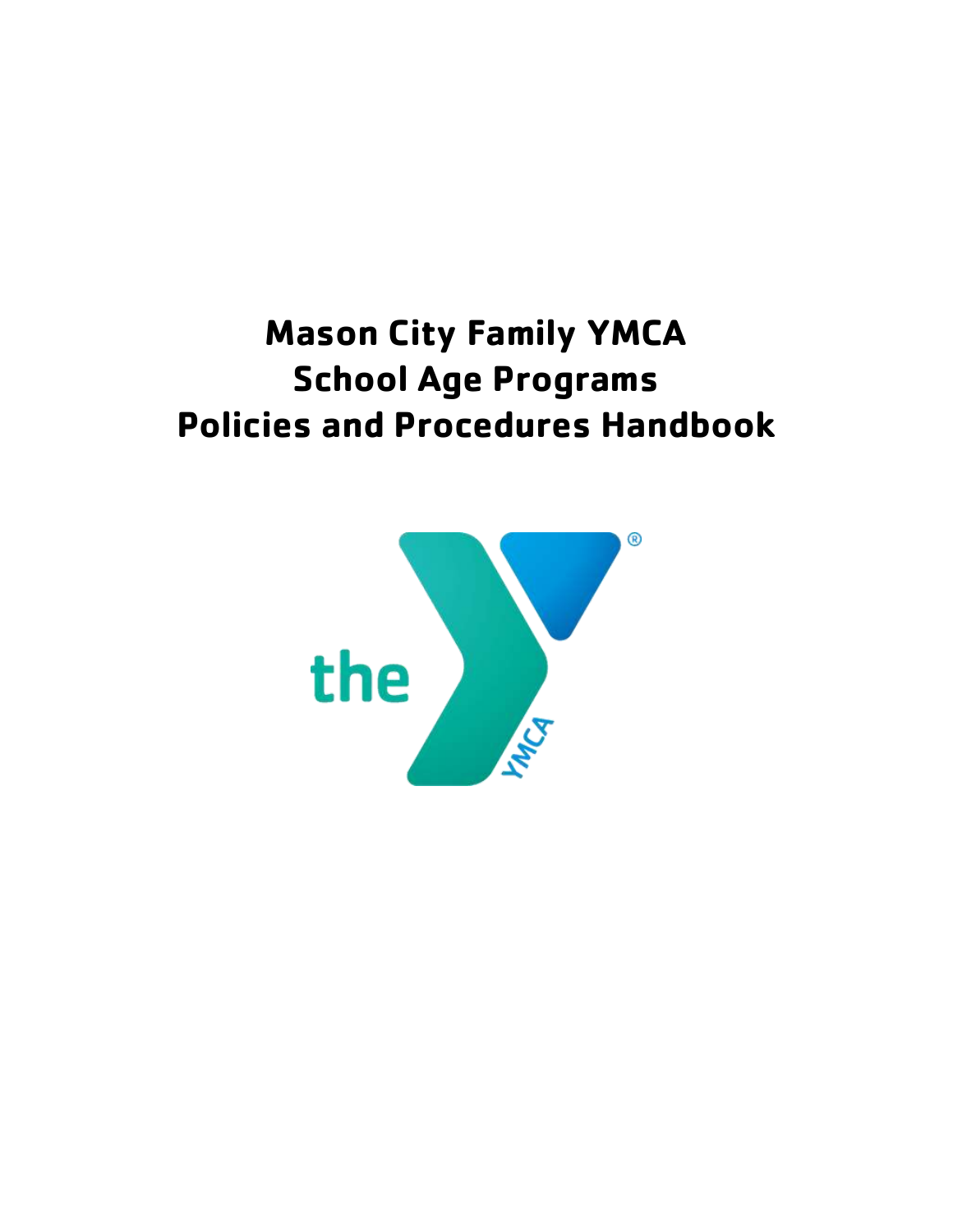# **Dear After School and Camp Families,**

Welcome to the Mason City Family YMCA School Age Programming. We offer opportunities for positive growth and development in an environment that is safe, fun, and educational. This is a place where your child will play games, develop new skills, and participate in team building, all while forming long lasting friendships.

As you read through this handbook, you will receive a better understanding of how our program operates. Please set aside some time with your child to read this handbook, as it will give you some suggestions to help prepare for a fun and exciting experience at the Y. If you have further questions or concerns please feel free to contact us. We are very enthusiastic about this program, and we look forward to introducing your child to new friends and memories to last a lifetime.

Sincerely,

Haley Harrison, Youth Development Director 641-422-5992 hharrison@masoncityymca.org

# **MISSION, GOALS, VALUES, & LEADERSHIP**

# **YMCA Mission**

"To put Christian principles into practice through programs that build healthy spirit, mind, and body for all."

# After School and Day Camp Goals:

- Grow personally
- Learn core values
- Develop specific skills
- Improve relationships
- Develop leadership abilities
- Appreciate diversity
- HAVE FUN!

# **Core Values**

The Mason City Family YMCA works to accomplish its mission by living and sharing the following core values:

**Caring:** To love others, to be sensitive to the well-being of others, and to help others (related values are compassion, forgiveness, generosity, and kindness).

**Honesty:** To tell the truth, to act in such a way that you are worthy of trust, to have integrity, making sure your choices match your values (related values are integrity and fairness).

**Respect:** To treat others as you would have them treat you; to value the worth of every person, including yourself (related values are acceptance, empathy, self-respect, and tolerance).

**Responsibility:** To do what is right, what you ought to do; to be accountable for your behavior (related values are commitment, courage, health, service, and citizenship).

# **Staff Leadership**

All YMCA Day Camp and After School Staff have been carefully selected for their maturity, character, creativity, special talents, and experience with children. All staff have been thoroughly screened with a complete background and criminal history check. Children are placed in age appropriate groups, and there is a trained Lead Counselor for every group. All Camp staff are certified in First Aid, CPR, Bloodborne Pathogens, and Mandatory Reporters of Child and Dependent Adult Abuse.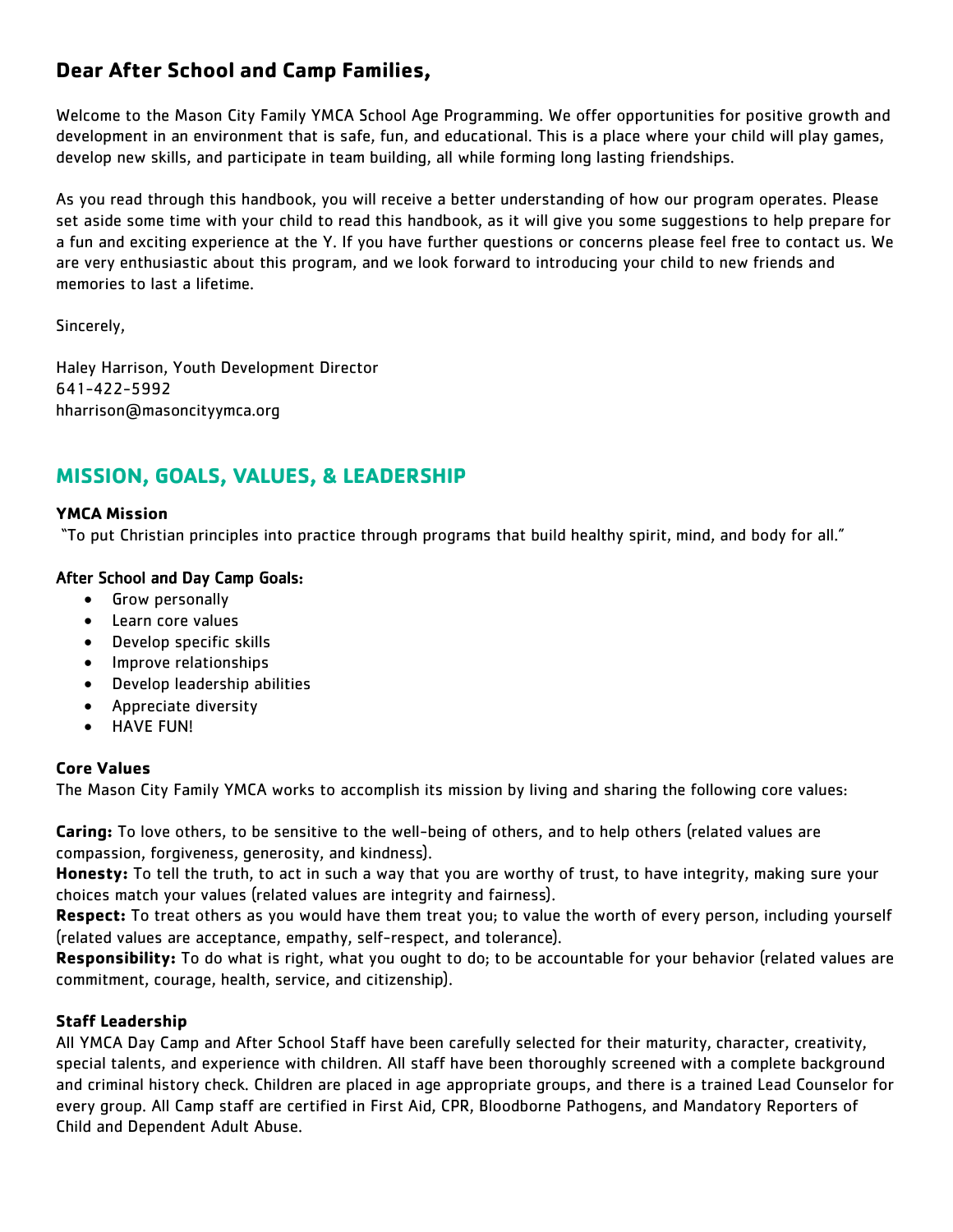# **ENROLLMENT CRITERIA**

All registration forms must be filled out completely and signed by a parent or guardian. Your child will not be able to attend Day Camp or After School Program unless all forms are complete and on file at the YMCA. These forms are required for the safety and security of your children.

Summer Day Camp forms must be updated each year. We require that new forms be filled out and completed at the start of each summer for your children to attend. Packets are valid through the school year.

## Forms Included:

Registration Packet/Health & Medical Record Credit Card Form Policies and Procedures for Camp

# **WHAT TO BRING TO CAMP**

Please be sure to label all of your child's items!

Food: Lunch is provided by the schools during the months of June – August. Lunch menus will be available. Your child may bring a sack lunch from home if they do not want to eat what is provided. We have limited refrigerator space so please bring a non-perishable sack lunch. An afternoon snack is also provided. Bring a LABELED water bottle every day. During the school year, snack will be provided after school. If you are attending any of the Break Camps, please bring a sack lunch each day.

Appropriate Clothing: Tennis shoes and socks are appropriate footwear for camp. Campers should NOT wear clothing that cannot be played in. A jacket or sweater may be needed on cool mornings. Camp is held indoors and outdoors. Dress to get messy!

Swimsuit and Towel: Campers should pack a swimsuit, towel, and a plastic bag for their wet swimsuit every day in a backpack clearly labeled with their name.

A Great Attitude: Campers need to be prepared to have an active day outdoors. A good night's sleep and breakfast are essential for a healthy camper. Swimming, sports, games, songs, arts & crafts, and much more will be offered during a regular camp day. Our goal is to keep everyone active and busy throughout the entire day.

After School: Bring a book or homework. We will set aside time each day to accomplish school goals.

# **What NOT to Bring to Camp**

The following items are not allowed in the Mason City Family YMCA Day Camp Programs:

- Cell phones or any electronic devices
- · Knives or weapons of any kind
- Alcohol, drugs, or tobacco
- Expensive jewelry
- Personal video games, toys, or card games
- · Money (unless it is specifically allowed for field trips or special events)

Please help us maintain a safe environment by not allowing your children to bring any of these items to the program. The Mason City Family YMCA is NOT responsible for lost, stolen, or broken items that are brought to camp.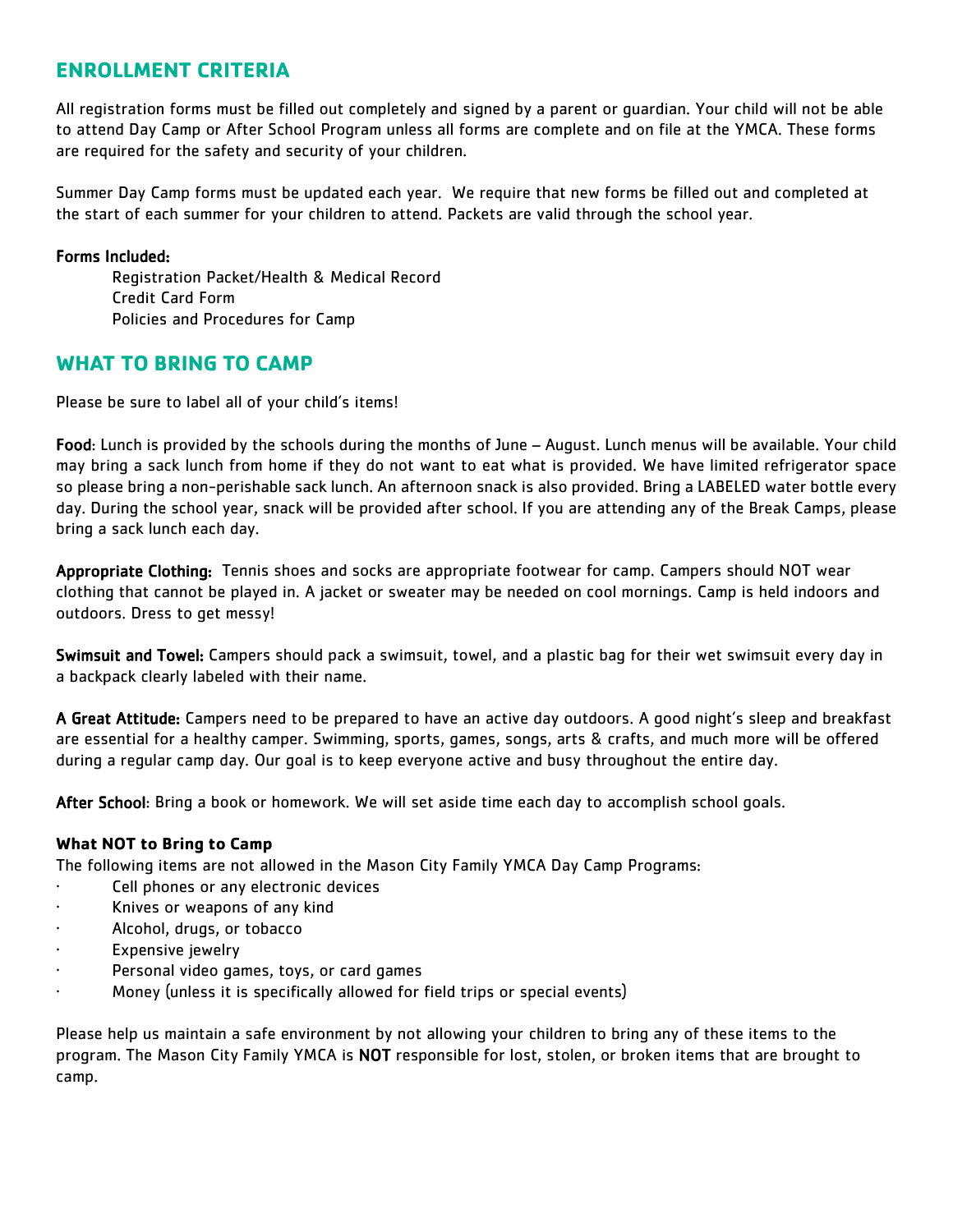# **GENERAL CAMP POLICIES**

#### **Camper Eligibility**

The minimum grade for a child to attend our program is Kindergarten, and the maximum grade is  $8<sup>th</sup>$  grade. We will accept children going into Kindergarten and children going into 8<sup>th</sup> grade.

#### **Non-Discrimination**

The YMCA does not discriminate on the basis on race, color, national origin, age, religion, or gender in its programs or employment.

#### **Lost and Found**

Check with the Camp staff about its location and the procedures for returning items to campers. Labeling your camper's items will reduce the risk of items being lost.

#### **Access Policy**

Parents must notify the Youth Development Director prior to any visitors or contractor's planned visit before they are allowed to come to the YMCA. Visitors or contractors will be supervised during their visit.

#### **Registration Changes**

Any changes in registration information concerning you or your child must be arranged in advance through the YMCA. Pick up authorization changes must be communicated to the Youth Development Director. It is the parent's responsibility to notify us immediately of any changes that may affect the care of their child (emergency phone number changes, change of address, extended vacations, work/home phone number changes, insurance carriers, etc.). If you are changing your child's scheduled days, advanced notice must be given.

#### **Confidentiality of Records**

All information contained in your child's records is privileged and confidential, and it cannot be released without your written consent.

#### **Sex Offender's Policy**

Any individual who is required to register on the sex offender's registry must meet with the Youth Development Director and establish a written agreement for your access. We do not allow sex offender's into the YMCA facility.

#### **Telephone Policies**

Emergency calls to campers should be done through the YMCA. The Youth Development Director will be contacted and, if necessary, will return the call. Typically, campers are not allowed to make a call from Camp. In cases where consultation is required with parent or guardian, a camp counselor will accompany the camper to the phone where a call will be placed. On occasion, a counselor may call to discuss behavior or special circumstances.

#### **Parking**

We use the NE doors of the building for our Camp Entrance. Due to the number of campers arriving and departing at the same time, please be cautious and courteous when driving in the parking lot. Please DO NOT park in the fire lane.

#### **Door Code Entry**

In order to provide the safest environment, we have a keypad entry on the NE doors. All staff and parents are assigned a code to enter into the keypad to open the door. The doors will remain locked at all times and will only be able to be opened with the correct code. Codes are assigned at the time of registration. If you cannot get the code to work, the front door is always open as a backup entry option.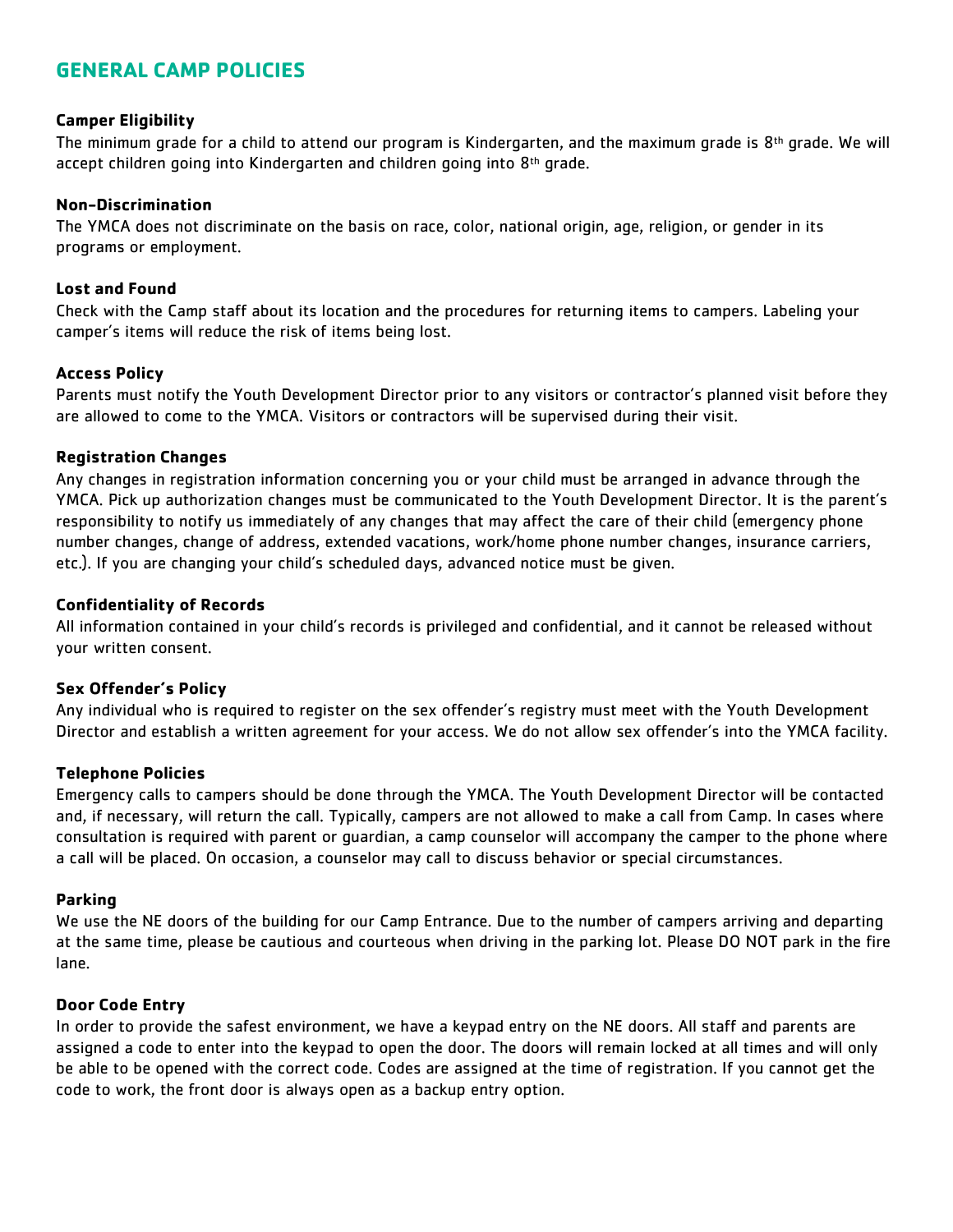# **Remind App**

We utilize a communication app called "Remind." This is a free, secure app that can be downloaded to any iPhone or Android device which will allow for us to communicate easily with you via text messaging. We send out reminders in regards to upcoming field trips, changes in schedules, or other important information. This does not take the place of email communication, however, it does allow for quick communication to everyone at once. Sign up instructions are sent out through email and posted on the parent news board.

## **Weekly Themes/Planning**

Check out our flyer for the weekly Summer Camp themes. Camp activity calendars will be available. If needed, day campers will receive a note from their counselor concerning the week's activities on Monday mornings. If you would like more information about activities, talk to a camp counselor.

## **Swimming**

All children are required to swim unless a parent or physician otherwise notifies us in writing. Children not participating in swimming will be required to remain in the pool area so that they will be under direct supervision of their counselor.

## **Fire Drills**

In case of a fire, campers will be escorted to the North East side of the parking lot. Each Lead Counselor will have their roster in hand. They will stay in the parking lot or outside the building, a safe distance away, until notified differently.

## **Tornado Drill**

Campers will be located in the girl's locker room. Lead Counselors will have rosters with them. They will stay until further notice.

In both fire and tornado situations, parents are free to come and get their child from the Y.

# **FIELD TRIP POLICY**

We periodically go on field trips throughout the summer months. Please check your email frequently to see any updates. The schedule could change due to weather or space availability. Email will be your best way to know what is going on in camp.

# **There are 2 types of field trips:** ALL CAMPERS and GROUPS

**ALL CAMPERS** – We are a Day Camp, not a Day Care. When there is an ALL CAMPERS field trip, there will be no care at the YMCA during that time. Please be aware of drop off and pick up times and plan accordingly. Please make sure to sign out with your child's Lead Counselor.

**GROUPS:** There WILL BE care at the Y when only specific groups are on trips (Example: Green group went to Lime Creek, so there is care at the Y for all other groups). Please get to know what group your child is in and get to know their Lead Counselor's name. If your child needs to be dropped off when their group is on a trip, they can join another group until their group returns. If your child has swimming lessons during a group trip, they will remain behind with another group so they can join their swimming lessons unless otherwise discussed between Youth Development Director and parent.

#### **Cost**

Most GROUP trips are free. Some trips will require an extra fee. Please pay this amount in cash or talk with the Youth Development Director about charging your account. Extra costs will help with partial payments towards entry fees and travel. The more you can help out, the more field trips we can go on!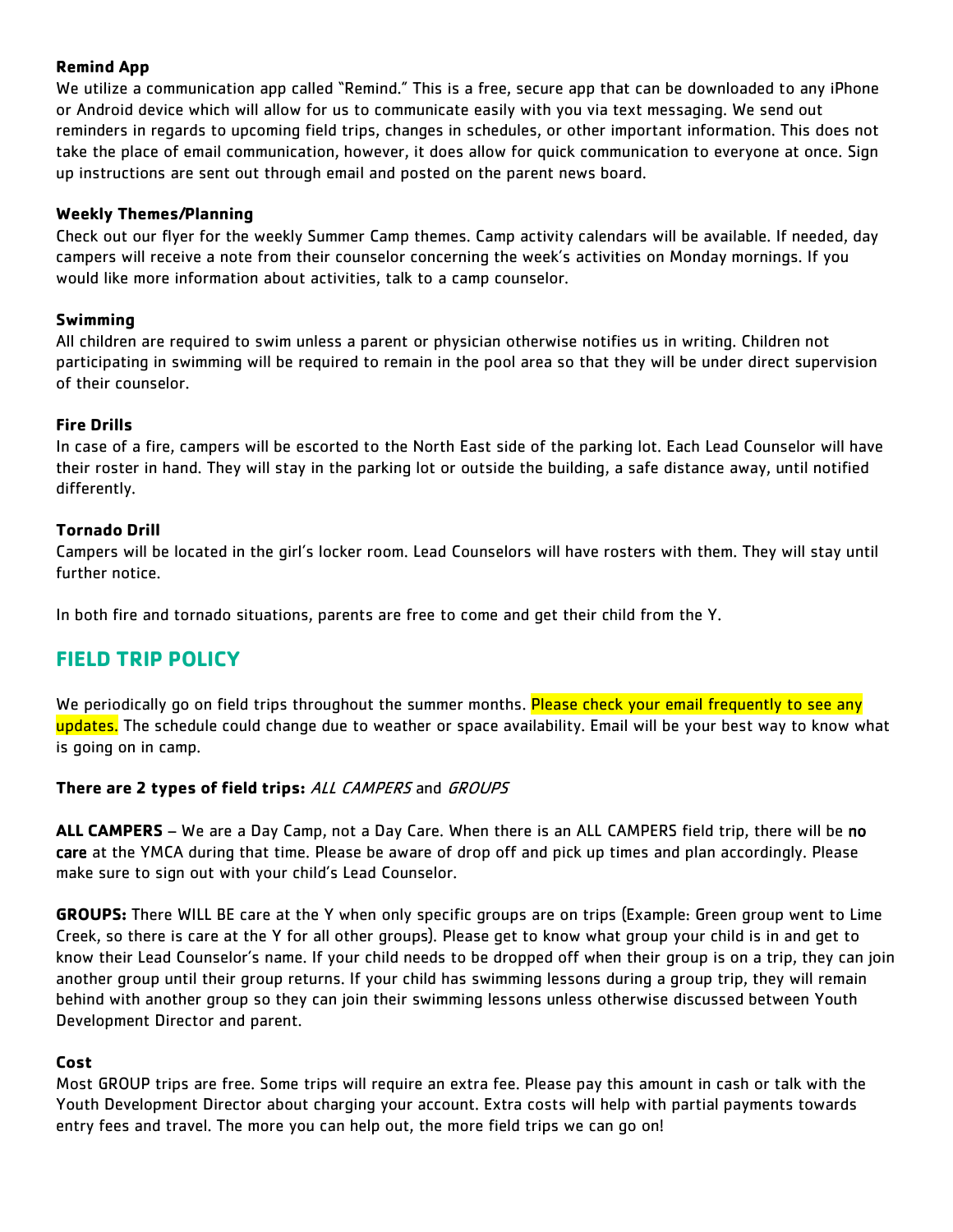## **Transportation**

Staff members with their chauffeur's license, which allows them to carry up to 16 passengers, will provide all transportation during day/summer camps. This includes field trips and other traveling around the city. If we require an out of town trip, or we have an all campers trip, we will use the North Iowa Bus Company that transports for the Mason City School District.

# **LATE PICK-UP POLICY**

## Closing Time is 6PM!

On certain occasions, when a parent must be late, the YMCA has established the following policies:

- Parents must call the YMCA staff to inform them that they will be late and what time they are expected to arrive, or to inform us of other transportation arrangements they have made.
- In the event of consistent tardiness, a conference will be convened to discuss possible alternatives. Extra charges will be added to your account.
- In the event that the YMCA does not receive a prior phone call from the parent, the following procedures will be immediately implemented:
	- A YMCA staff member will contact the parents for instruction.
	- If contact can't be made, the staff member will call the emergency contact list to arrange pick up.
	- If 30 minutes from official closing time has passed and contact cannot be made to the child's parents or the emergency contacts, a call will be made to the Child Protective Services to report an abandoned child. Staff members will then follow instructions given by Child Protective Services as to what further arrangements are necessary.
	- Parents will be informed to contact Child Protective Services for further instructions.
	- Extra charges will be applied to your account and your child will not be allowed to return until payments are made.

# **FINANCIAL PROCEDURES**

#### **Summer Day Camp Charges:**

\$3.15 per hour up to \$115 per week \$25 registration fee required upon registration (\$30 after May 1) \$25 per week minimum (only for weeks registered)

# **After School Program Charges:**

\$10 per day up to \$115 per session (sessions run about 1 month long)

After the session is complete, hourly/daily rates will be totaled and billed the following Monday – Wednesday.

All participants are required to have a valid credit/debit card on file. The card will be charged during billing time. If paying cash or check, please wait to pay for camp until you are emailed an invoice with the correct hourly/daily amount. If you are wanting to make early payments, that is okay. Please know those payments are final. Please stop by the front desk and give them an email that you frequently check. Please make sure to let us know if your expiration date on your card changes.

When you check your child in and out on the iPad, this keeps track of your time. Please make sure that the parent or guardian is the one signing in and out.

Please pay promptly. Your child may not attend programs if your balance is 2 weeks overdue. Your card will be charged after a 2 week period to collect late payments. Please contact the Youth Development Director for payment and billing questions or specific arrangements.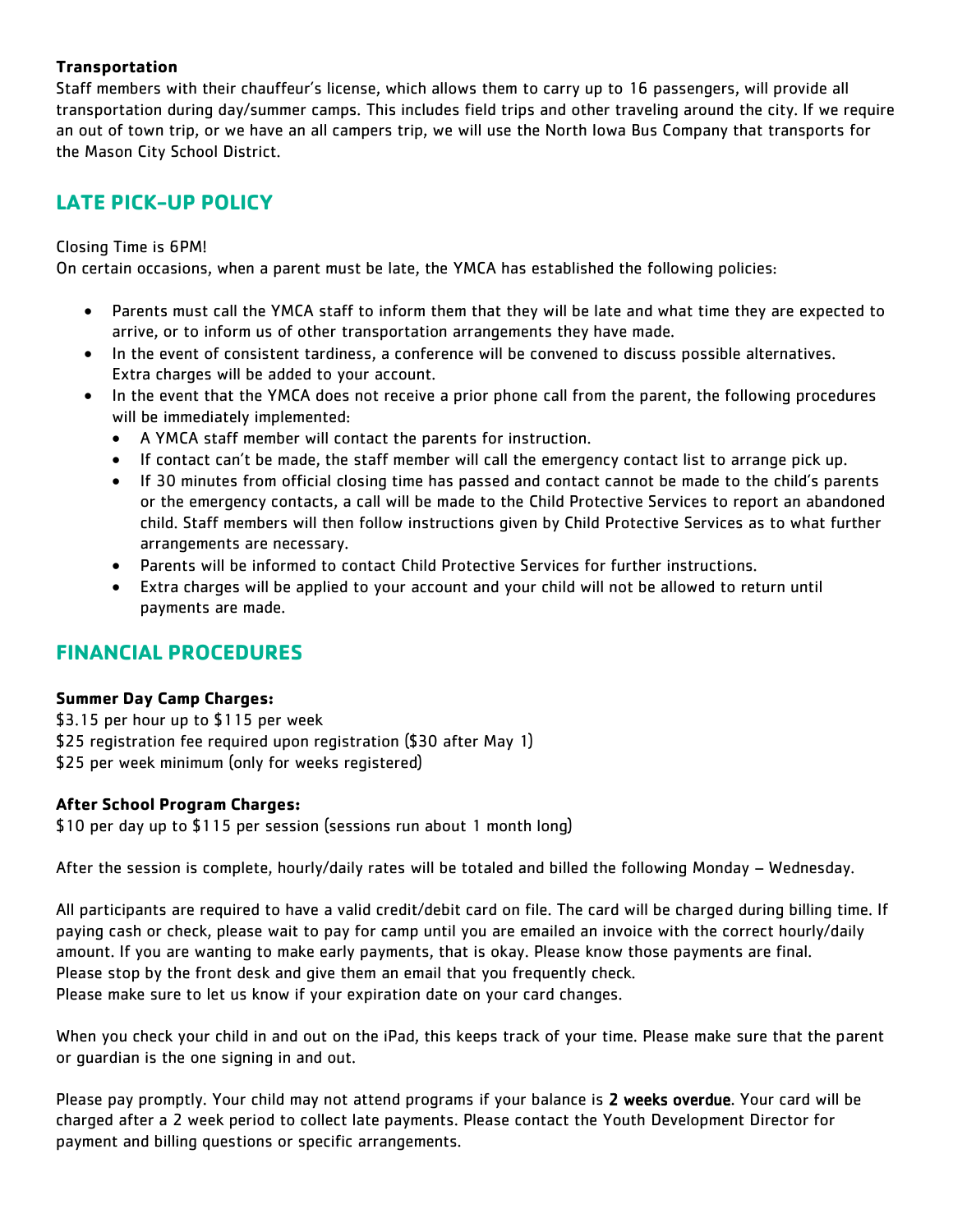We are a state licensed program. We receive state funding. Please call 866-448-565 (DHS) if you are needing financial assistance. Your child may start programming before DHS processing is complete. Please know that if you are denied, you will be financially responsible for your child's time at our program.

#### **Financial Assistance**

Because of loyal supporters of the Mason City Family YMCA, we are able to offer financial assistance in the form of scholarships to North Iowa families. The YMCA believes no one should ever be denied membership or program participation because of the inability to pay. Please note that in order to apply for a scholarship through the YMCA, you must first apply for DHS and bring in your denial letter for assistance through them.

If you or your child would like more information on scholarships/financial assistance, please contact Haley Harrison, Youth Development Director, at 641-422-5999, or stop at the front desk for an application.

# **BEHAVIOR MANAGEMENT**

#### **General Guidelines**

Guiding the behavior of children, helping them develop core values, and building healthy personalities are important tasks that our staff must take seriously.

## **YMCA Camp Rules**

- Show respect for yourself and others
- Speak for yourself, not for anyone else
- Use put-ups, not put-downs
- Listen and others will listen to you
- Play safely and fairly
- Follow all facility and pool rules
- Respect YMCA property

# **Progressive Methods of Discipline Approved For YMCA Child Care Workers**

- Establish "House Rules" Make sure they are stated in the positive. Tell children what they CAN do. Children should help establish these rules.
- Allow transition time and warnings before they occur.
- Give verbal warnings/reminders.
- Redirection Talk through the problem with the child. The child is encouraged to suggest alternative solutions and assist in implementing them.
- Cool Down Time
	- $\circ$  Remove child from activity (a time away from the group within view of the staff)
	- o After 2-3 minutes, maximum 10 minutes, ask the reason why he/she was removed and if they are ready to return to the activity.
	- o Explain the behavior expected in the future
	- $\circ$  Discuss problematic situations with the child's parent(s) and incorporate his/her suggestions into the child's behavior management plan.

#### **Prohibited Discipline at the YMCA:**

- Corporal punishment (hitting, spanking, biting back, squeezing, slapping, or any other bodily harm)
- Isolation
- Using or with-holding food
- Emotional abuse
- Harsh language, put-downs, hurtful sarcasm or humiliation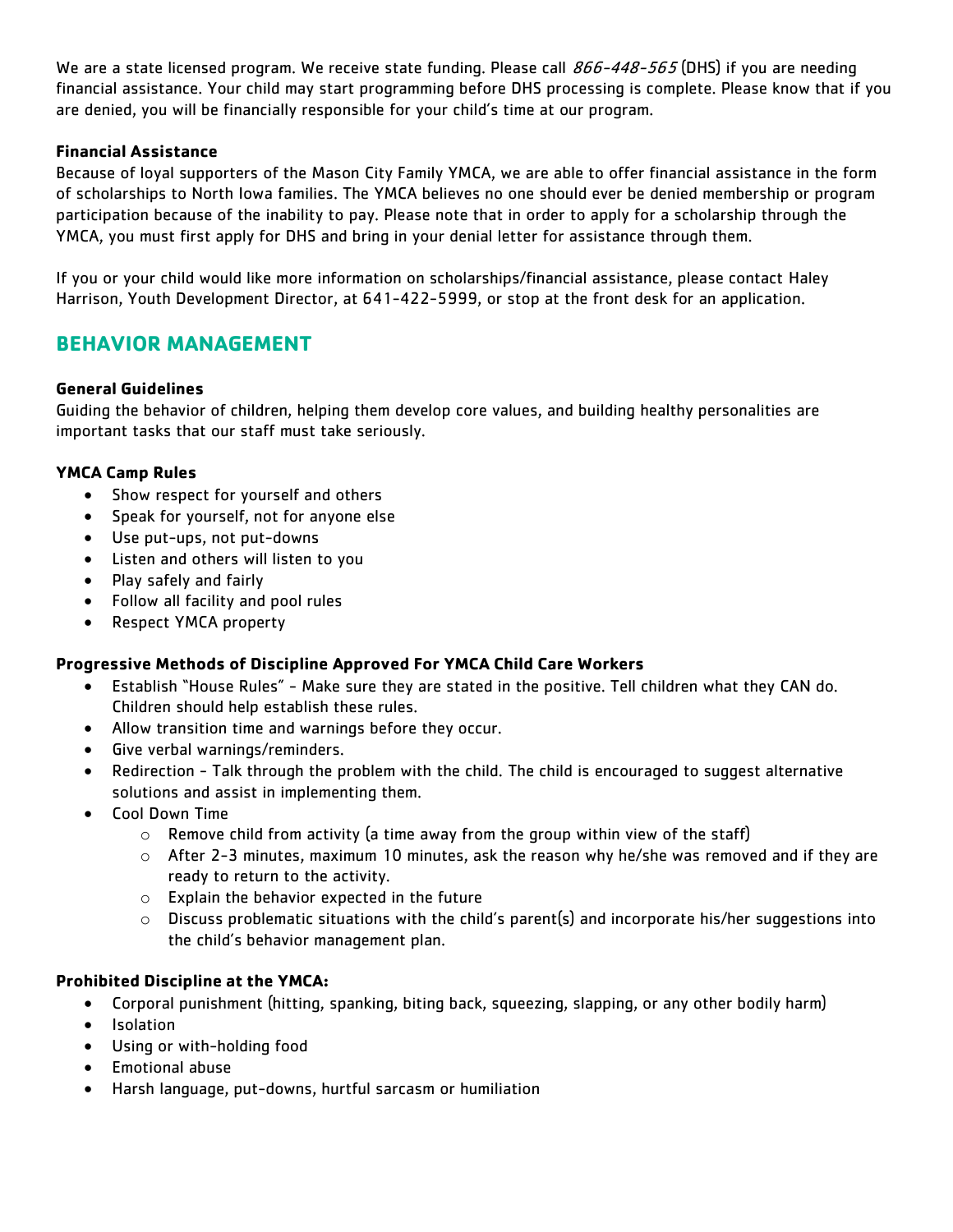# **BEHAVIOR NOTIFICATION**

The behavior notification (green sheet) is a written warning to be signed by the counselor, parent, and director. Severe behavioral issues which cause children to harm themselves, others, or property are to be taken to the Youth Development Director for immediate attention. Depending on the severity of the behavior (Director's discretion) 2 things may occur:

- 1. Child will spend time with Director away from the group to discuss appropriate behavior. If child can return to group without problems, parents will be notified upon arrival.
- 2. Parent will be called immediately if child is not cooperating and will not calm down. Immediate removal for the day will occur.

Three written behavior notifications will result in a suspension from the program. Upon return, if another behavior notification is written, suspension or removal from the program will occur.

## **Suspension or Release**

In all cases, suspension and/or release of a child from the program is the final decision of the Youth Development Director. Although it is always our last resort, release from the program may be necessary to ensure the safety of your child as well as others in the group. These forms will be kept at the YMCA for our records. If you would like a copy, please ask the director.

# **BEHAVIOR WARNING**

The behavior warning (pink sheet) is a written warning to be signed by the counselor, parent, and director. These behaviors include talking back, not following instructions, disrupting activities, name calling, swearing, and other related behaviors. If a behavior warning is given, the child will be separated from the group to discuss behavior with a counselor and may return to the group after the situation is resolved. These warnings do not result in suspensions, but multiple behavior warnings (pink sheet) may lead to a behavior notification (green sheet).

# **BITING NOTIFICATION**

"Bite" is a word that brings to mind all forms of fears and worries. We try to catch the deeds before they happen. Unfortunately this is not always possible. Preschoolers, especially toddlers and twos, are not always verbal, do not or cannot express feelings, and often show their feelings physically. As they grow older with help and guidance, they will learn to replace biting with appropriate responses.

Our center has set forth the following guidelines in an effort to effectively deal with "Biting Occurrences:"

- **The biter**: will have mouth cleaned out with water and checked for any traces of blood. A biting notification will be filled out and parents will be called immediately. The biter is sent home immediately and not allowed to return for the rest of the day. They may come back the next day.
- **The bitten**: Any time a child is bitten, the injury is immediately attended to by cleaning and disinfecting the area, applying ice packs if needed. An accident/injury report will be made. Parents will only be called if skin is broken.
- Parents are never to direct discussions of their child being bitten to another child in the classroom. Teachers and the Youth Development Director are responsible for taking care of these situations.
- Parents of the child who was bitten are not given the name of the "Biter."

# **ACCIDENT/INJURY REPORTS**

Staff will treat children experiencing minor injuries or illnesses such as bumps, bruises, scrapes, bee stings, and upset stomachs, taking note of specifications on the child's health form. Sick children will be isolated from other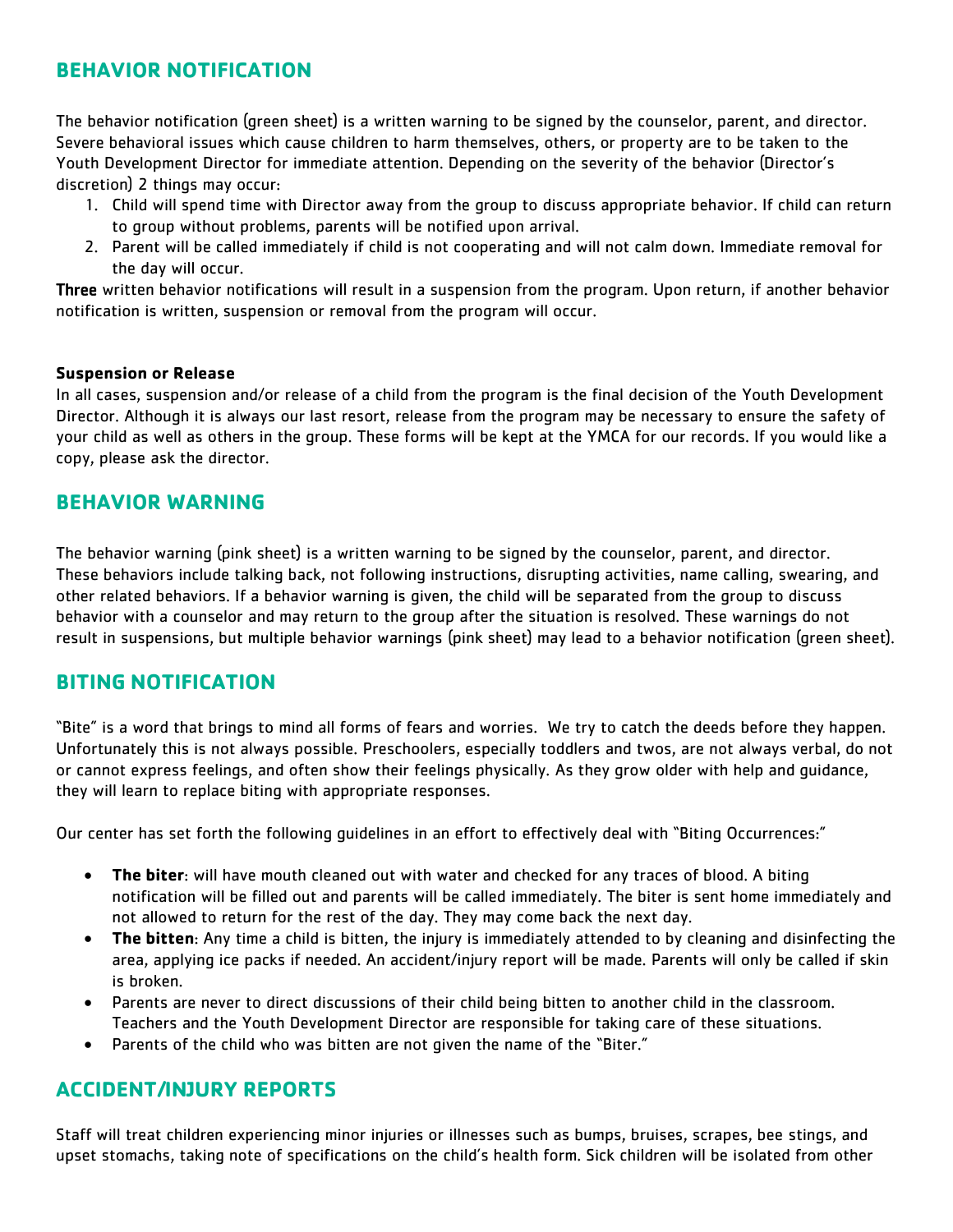program participants, and we will monitor their condition. Parents will be informed of all First Aid administered to their child and asked to sign the report upon pick up. If the child's symptoms persist, parents will be asked to pick up their child as stated in the Health Policy.

In case of a major emergency such as broken bones or teeth, puncture wounds, etc. the child will be taken/transported to the hospital by an ambulance. Health forms on file must include child and parent information, emergency numbers where parents can be reached, and a medical release to seek treatment if parents can't be reached.

If a child is injured at a field trip location, a staff member will assess the injury and instruct a fellow staff member to obtain the child's emergency contact numbers and phone an ambulance if needed. The child will then be transported to the designated medical facility accompanied by a staff member. The staff member will stay with the child until the parents, guardian, or emergency contact person arrives at the medical facility.

Please provide your child's doctor and dentist's name and phone numbers on the registration form. In case of an emergency, the Y will use these numbers to contact medical professionals.

**Found Injury Report** – this is a form that counselors will fill out if they notice a bruise or mark on a child that did not occur at camp. This form can also be filled out if a child talks of an incident which happened outside of the YMCA that the counselor feels should be brought to parent's attention. All counselors have gone through Mandatory Reporting and will make parents aware of these reports if filled out.

# **HEALTH POLICY**

The YMCA Day Camp promotes both physical and emotional sides of a child's development. We ask for parents' complete cooperation in accepting the rules we've made for the health and safety of each child.

#### **Medical Insurance**

It is the sole responsibility of the parent for payment of all medical bills. The YMCA does not hold medical insurance on program participants. Please make sure your child's insurance carrier and policy numbers are listed on information forms.

#### **Allergies and Emergency Medical Information**

Any allergies to foods, chemicals, or other materials should be listed in the "allergies" section of the child's information form. All staff will be informed of children's allergies and instructed to avoid these products.

# **Administration of Medications**

Any medications, prescribed or over the counter, must have prior written parental and doctor notification. For the YMCA to administer, all medication must be in their original containers. Prescription medication must have child's name on the container with the name of the drug and directions for usage and storage on the label. The program will keep a written record of the administration of any medication which will include the time and date of each administration, the dosage, the name of the staff member administrating the medication, and the child's name who is taking the dosage. All unused medication will be returned to the parent/guardian.

#### **Sickness**

Please keep your child at home if he/she seems lethargic, unusually irritable, complains of a stomachache, headache, earache, has a fever, or seems to be unusually flushed or pale. It is better to be over cautious than to risk exposing an illness to the rest of the children or staff. If a child becomes ill during camp, we will call and ask the parents to come pick up the child within an hour of the illness. The child will be able to return to day camp once he/she is symptom and fever free without medication for 24 hours.